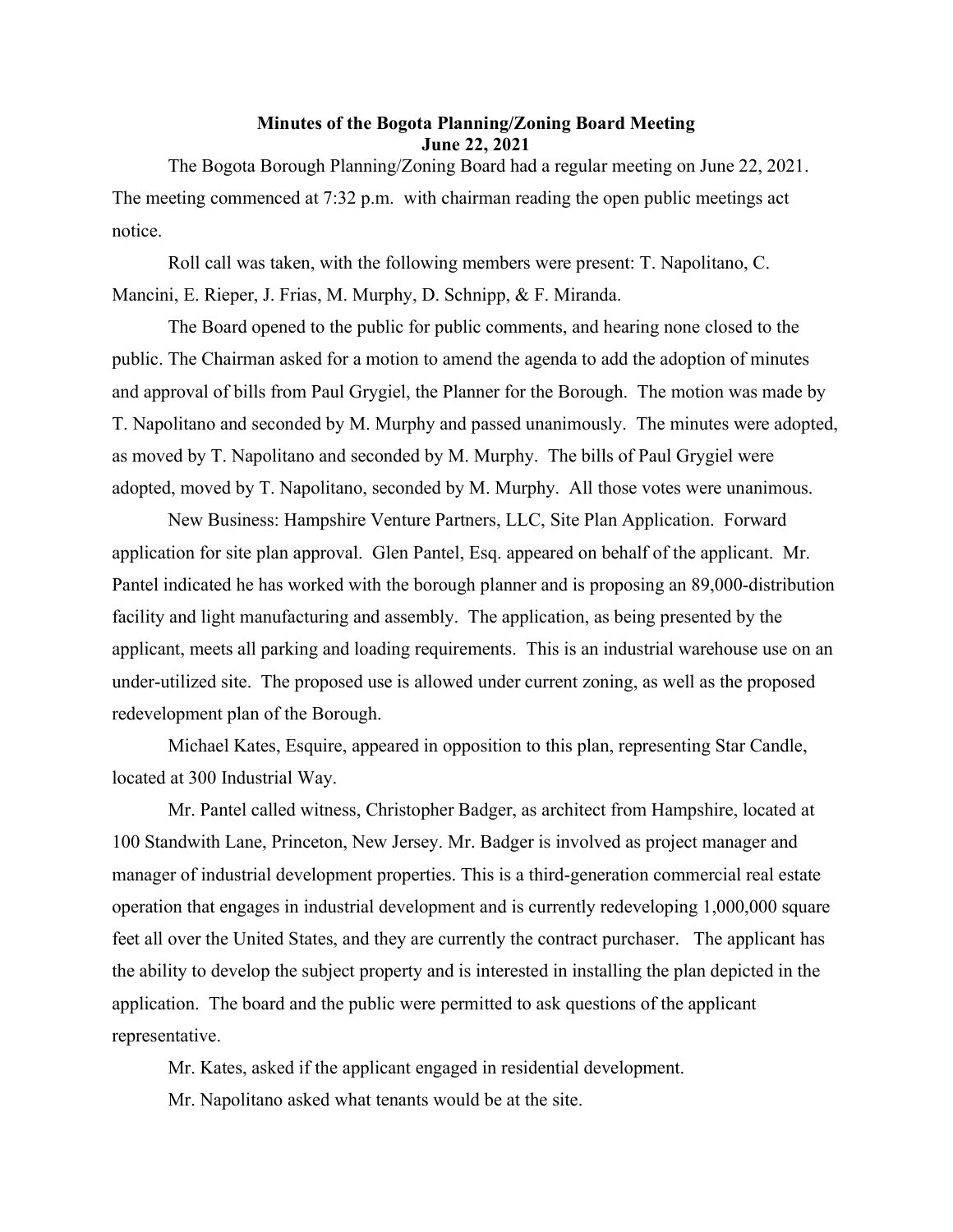Mr. Miranda asked how was the transfer effectuated.

Mr. Schnipp asked what light manufacturing is defined as, which was responded to be light assembly of components, repackaging and pre-manufactured components. The applicant's representative indicated light assembly and logistical warehouse distribution facilities are all part of the plan, and they have sufficient parking for both uses.

Mr. Napolitano asked how the applicant determined to come to the site, and Mr. Badger indicated that they had undertaken an analysis and found it to be a logical site.

Ms. Murphy indicated she was concerned with truck traffic, and her questions were deferred to the traffic expert. The board closed the application for questioning.

Mr. Pantel next called architect Brian Ringham, 2152 Willows Lane Creek, Kildon, Illinois, who is the principal of the architectural firm hired for this project. The witness described the nature of the project, and it has experience designing these projects. He was accepted as an expert by the board. The witness identified A-1 as the architectural plans, which shows the appearance of the facility. It will contain future office space for the facility, as well as warehouse and light industrial space. He described the building as a precast metal panel on the side of the building, which will have a large entry area and canopy system. The site will have windows, access to the outside, and provide light in the warehouse space. The applicant is proposing a white building, accented by medium gray, with also some slate gray. These colors were in reply to suggestions by the Borough Planner.

The witness identified Exhibit A-2, which is the elevation for Facility No. 2, dated June 17, 2021. The applicant proposed a number of options, including Option A. The applicant has added architectural elements, including accent bands, in the reveals of the building precast panels. The elevation face is depicted as the view from River Road and is the easterly elevation. The expert indicated he had broken up the appearance of the building with the architectural accent bands to reduce the expanse of the building. The board requested a 3D-color rendering be provided to help the board understand.

The witness also identified Exhibit A-3, which was Option B, which shows more horizontal elements to further break up the expanse of the building. The applicant found this also as an attractive combination of the colors and posed it as an alternative for the board. The board indicated in comments that this was not as attractive as Option A.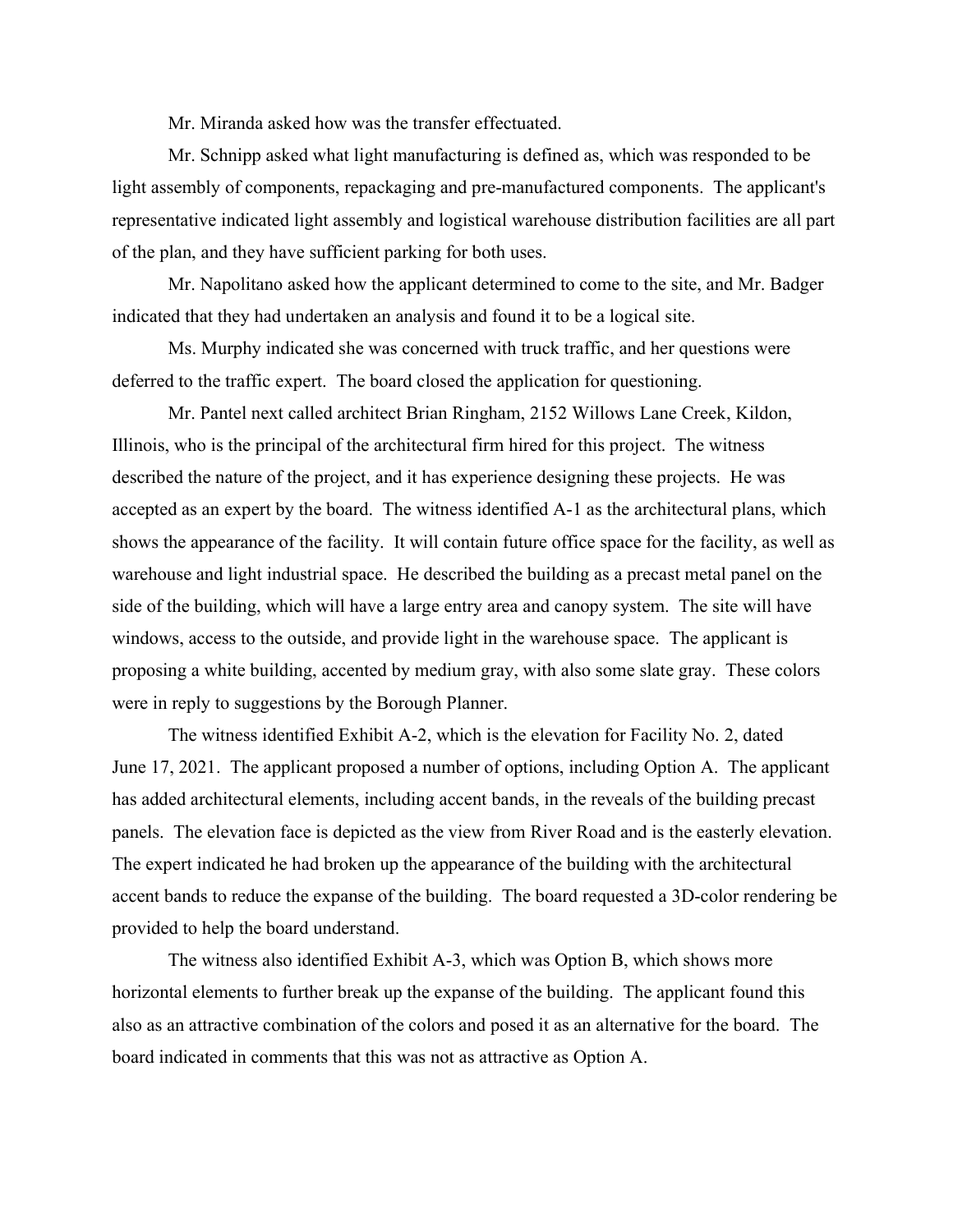The witness indicated the height of the building is 41 feet and is below the allowable limit.

The board's experts were permitted to question the expert presented by the applicant, and Mr. Costa asked about rooftop units that will service the site. He was told that they are 10 to 20 ton units. The applicant also indicated it would screen the rooftop units, so they're not visible from the road.

Borough Planner, Paul Grygiel, testified that the color and materials are appropriate for the site, and recommended Option A as the more attractive of the two, and asked for the applicant to consider other architectural detail, including corners, to further enhance the break-up of the expanse. The applicant indicated they were willing to consider this. The borough planner felt this was the better option and asked for more detail about it.

Mr. Napolitano asked that the applicant consider more aesthetic enhancements. The applicant's witness was open to the public for cross-examination.

Mr. Kates indicated an objection that this matter be considered only as a preliminary site plan, and not as a preliminary and final site plan. Mr. Kelly addressed Mr. Kates and indicated the board routinely will consider preliminary and final at the same time.

The applicant next called Kevin Webb, Langan Engineering, Elmwood Park, New Jersey. Mr. Webb was qualified as an expert in engineering and identified A-4 as the existing conditions. He described the site as spanning Ridgefield Park and Bogota. Bogota has a 6-acre piece, which is fully developed with parking lots that currently serve the existing building. It's surrounded by the Hackensack River on the west and apartment buildings to the north and is subject to the south-end redevelopment overlay for the site. He indicated no wetland delineation has been undertaken to date, and a waiver was requested, which Mr. Costa has indicated is appropriate.

The witness identified Exhibit A-5, which is a site plan rendering, dated May 25, 2021, showing the proposed improvements for the site. The witness indicated he sees the project as taking place as a single-phase project. Ultimately, Ridgefield Park approval will be required for that portion of the project that is located there, but the applicant intends to complete the project in one phase, once both municipalities give their approval. The project will share utilities across the site.

The witness described the project as 89,130 square feet site, which will be warehouse /light industrial with 5,500 square feet of office space. There will be ten loading docks and the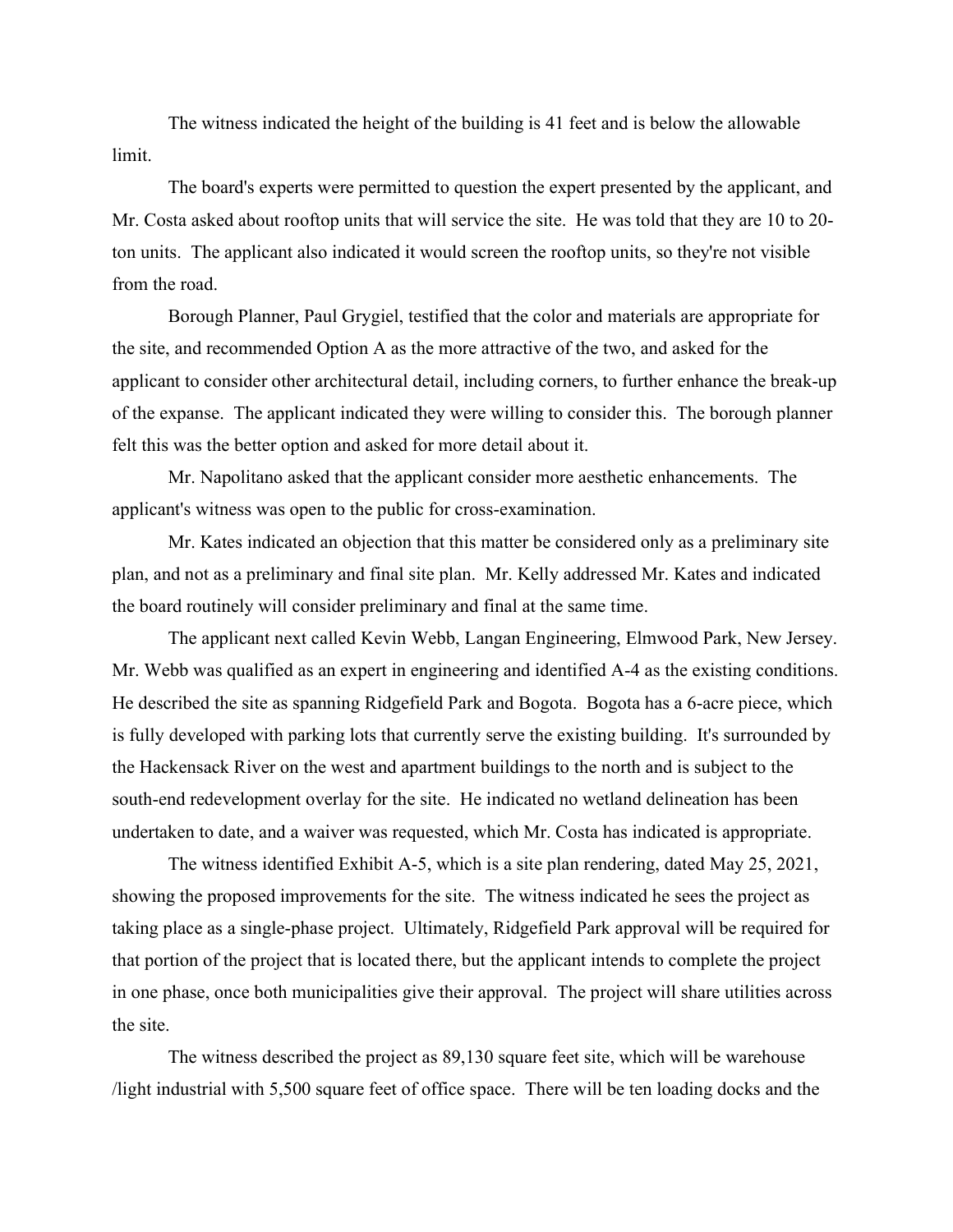elevation of the site will be 3 feet higher than the current golf center. The witness indicated the applicant cannot build the project without raising the site due to current Department of Environmental Protection standards. The site is fully compliant with all aspects of the redevelopment plan. Access to the site will remain the same as currently configured. The witness identified A-6, which is a circulation plan with a revision date of June 17, 2021, which shows the car circulation and truck circulation around the site, which can be undertaken without issue.

Industrial Avenue, which currently exists on the site, will be widened and will be subject to public dedication. Mr. Webb asked that guardrails remain and then road to simply be repaved.

The witness identified 154 car parking spaces are being provided, which exceed that which is required. Six accessible spaces are continued with 127 other spaces, including four electrical vehicle charging stations. Three to five spaces will be for waterfront improvement access, and the site will have a 30-foot-wide public easement with 12-feet-wide paved walkways on the waterfront with pedestrian lighting and landscaping. The applicant will install benches and garbage receptacles and appropriate lighting for the area, as well as landscaping.

The witness described site lighting as consistent of LED lighting with building-mounted lighting. All fixtures are LED. They will be 27 feet apart with 3-foot concrete bases and 16 foot-high decorative lights. The applicant will have the ability to adjust lights and can review the lighting after a 6-month period and can adjust the lighting based upon any existing problems or complaints. A freestanding monument sign is also being proposed, which will be externally illuminated.

The witness described the stormwater management plan where the stormwater will outflow to the river. The site is being improved as backflow preventers will be installed that don't currently exist, which will improve drainage in the area. The site will also have new sewer and new sewer tie-ins. The applicant stipulated it will do required inspections of all existing sewers to verify condition and will make improvements in conjunction with the borough if required. The witness described outside approvals as being shade tree, Bergen County Planning, police and fire, and will obtain all prior approvals.

Mr. Costa indicated a plan showing signage onto the River Road site should be provided. He also questioned as to pedestrian access down an easement that is used to access the Industrial Road site.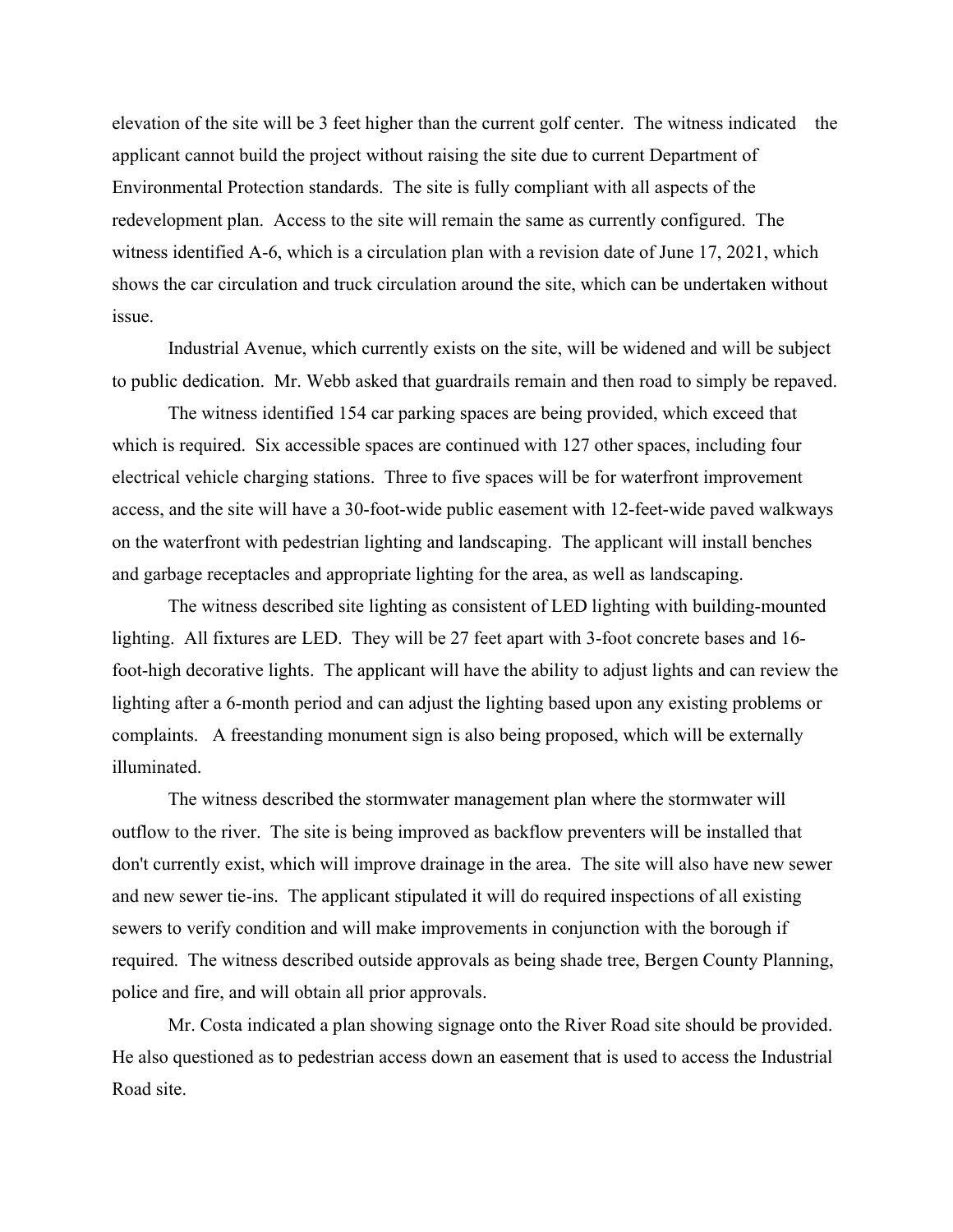The applicant testified that he would examine if there were safer methods in terms of access. The board engineer indicated he wanted to see the title work to confirm the access rights involved with regard to the project.

Meeting was continued to the July 13, 2021 meeting of the Board with consent of the applicant.

Meeting adjourned.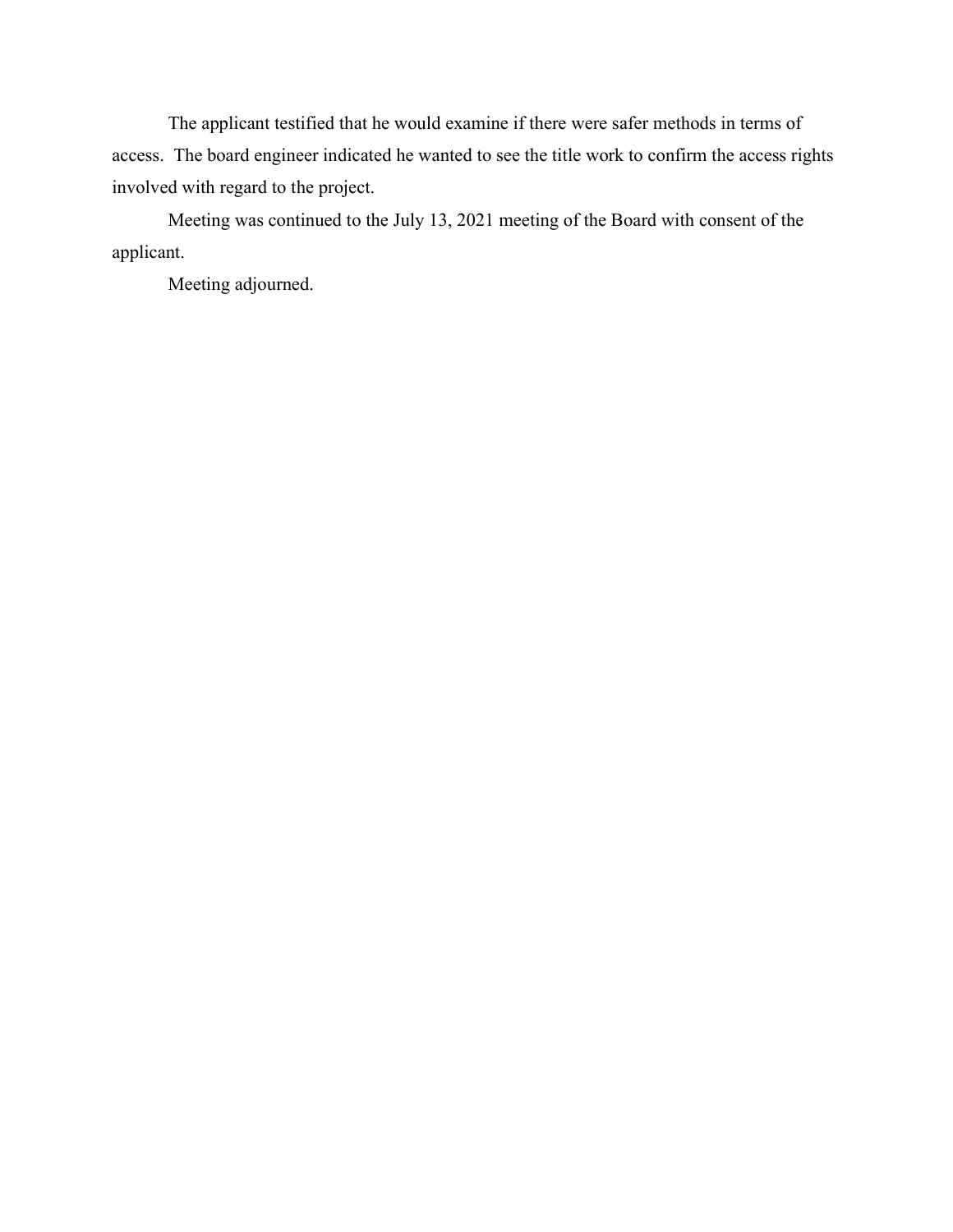## Minutes of the Bogota Planning/Zoning Board Meeting July 13, 2021

The Bogota Borough Planning/Zoning Board had a regular meeting on July 13, 2021. The meeting commenced at 7:45 p.m. with chairman reading the open public meetings act notice.

Roll call was taken, with the following members were present: T. Napolitano, C. Mancini, E. Rieper, J. Frias, M. Murphy.

The Board opened to the public for public comments, and hearing none closed to the public.

New Business: Hampshire Venture Partners, LLC, Site Plan Application.

Glenn Pantel, Esq. Appeared for the Applicant. It was discussed that board members had difficulty accessing the site of the Zoom meeting. The chairman called in terms of continuing business the application by Hampshire for the redevelopment area. Mr. Pantel appeared. He once again reiterated that they had a fully conforming plan with the overlay.

Mr. Costa came into the meeting and confirmed had difficulty accessing the site. It was discovered that the Zoom Meeting link listed on the Borough website was completely different than that which had been advertised by the applicant.

In light of this, the board counsel recommended that the matter be carried to another date and that the matter be re-noticed and re-advertised. After verifying the discrepancy, Mr. Pantel agreed and the matter was carried to a July 27, 2021 meeting of the board.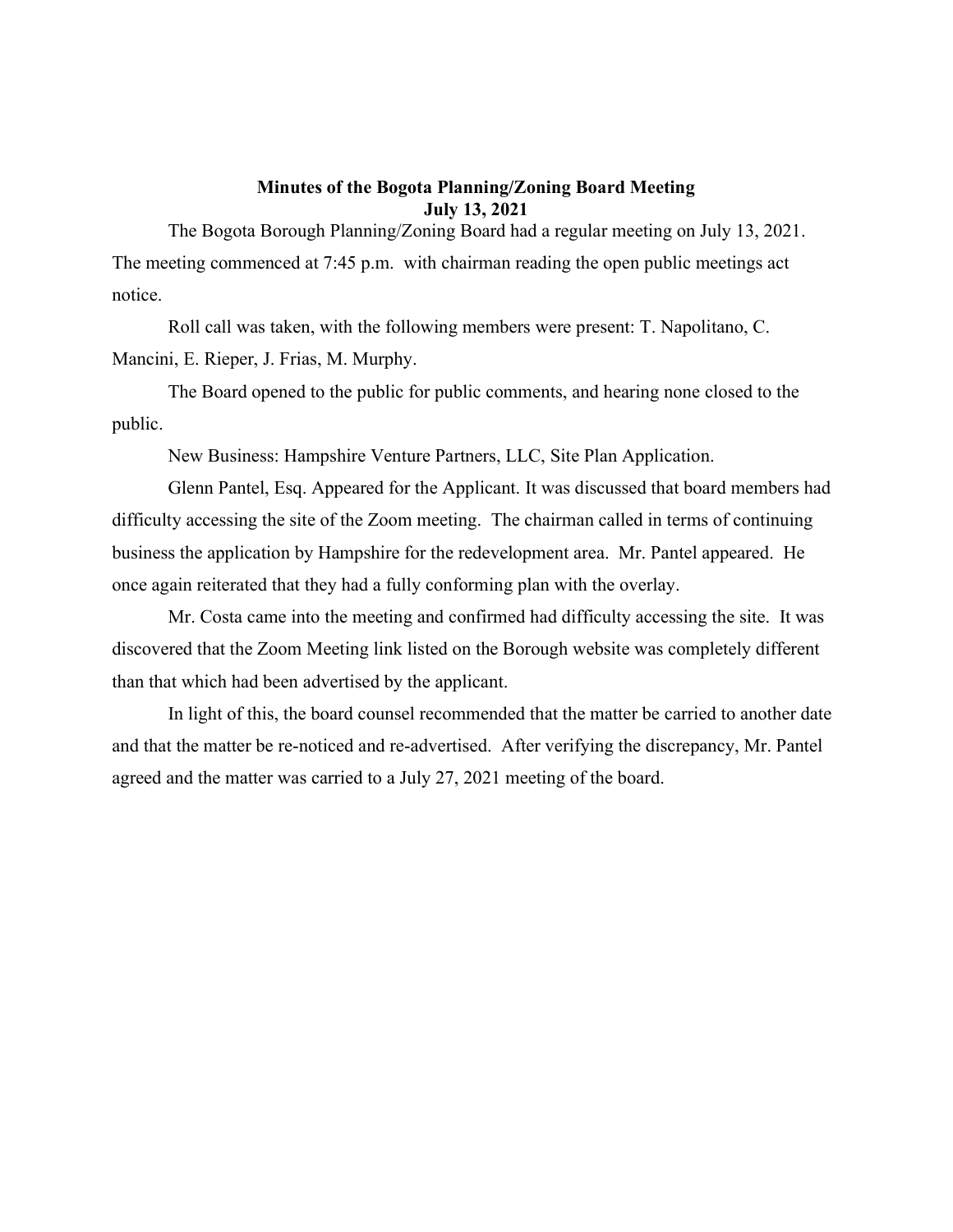## Minutes of the Bogota Planning/Zoning Board Meeting July 27, 2021

The Bogota Borough Planning/Zoning Board had a regular meeting on July 27, 2021. The meeting commenced at 7:30 p.m. with chairman reading the open public meetings act notice.

Roll call was taken, with the following members were present: T. Napolitano, C. Mancini, J. Frias, M. Murphy,F. Miranda, D. Schnipp, J Chavez

The Board opened to the public for public comments, and hearing none closed to the public.

New Business: Hampshire Venture Partners, LLC, Site Plan Application.

Glenn Pantel, Esq. Appeared for the Applicant. The applicant identified as Exhibit A-7, the re-notice of the meeting for the evening's hearing. In addition to A-8, the applicant marked the June 22 meeting notice. Mr. Pantel indicated that he was in the process of speaking with his experts and the borough engineer to address the issue of site access and required additional time to address the concerns of Mr. Costa. As such, he asked that the board confirm that the notice is approved, which board counsel did, and he requested that the matter be carried to the August 10, 2021 meeting of the board without further publication or notice being required. The board consented and this matter is carried to August 10, 2021 whereas the meeting was adjourned.